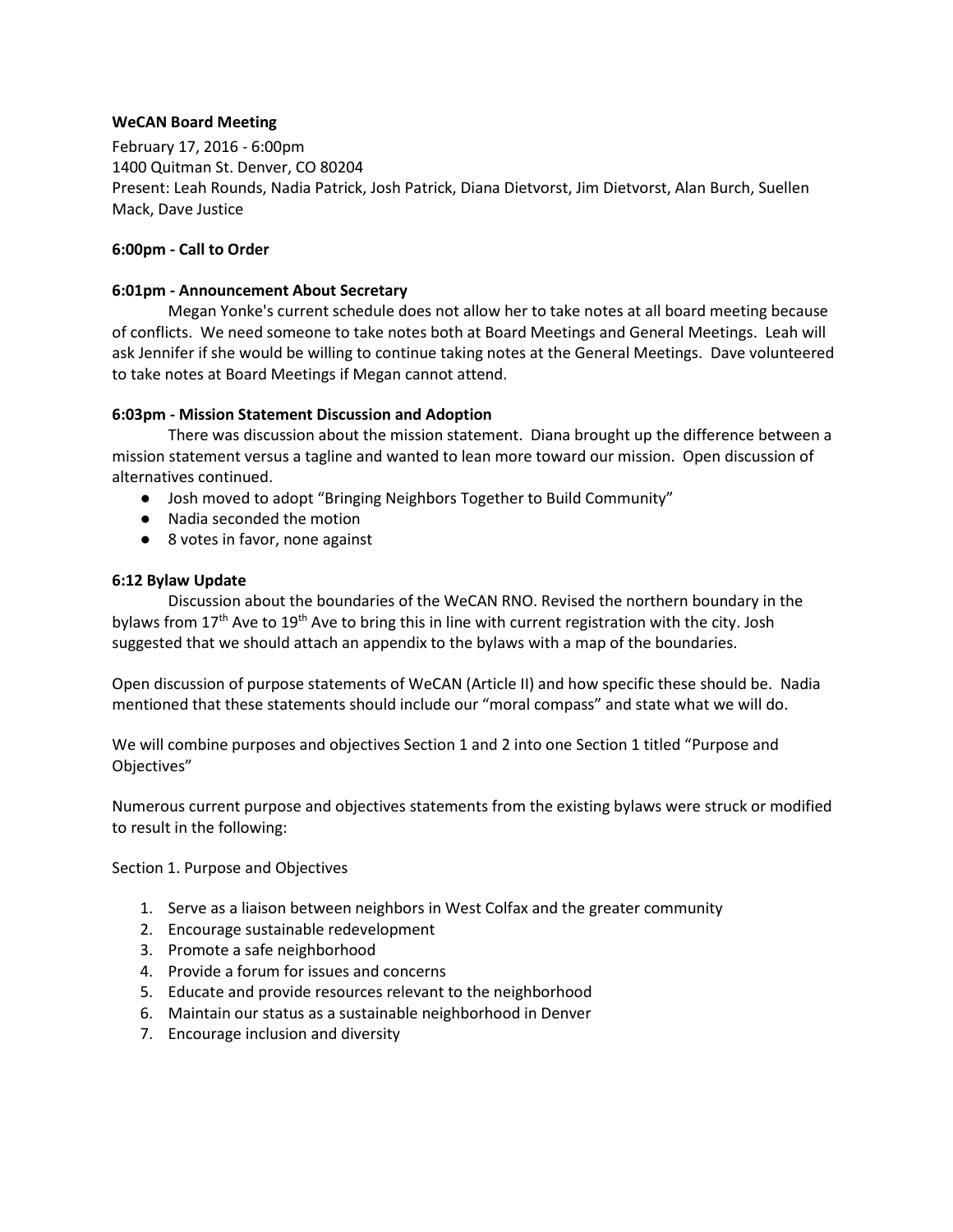Alan mentioned that the current version of the ByLaws that are being reviewed are not the most current. He is going to try and find that version of the Bylaws and bring those to the next Board Meeting so that they can be reconciled.

6:45pm - Jim motioned to table table discussion on the remaining portions of the bylaws. There will be a secondary bylaws meeting to discuss the remaining bylaws.

## **6:46pm - Guidelines**

Nadia proposed that every topic that we will bring to or vote upon at the General Meeting will be reviewed by the Board at the Board Meeting first. Alan added that the Board should decide whether the general membership should hold a vote. He mentioned that INC hands a card to each voting member after validating that they are eligible to vote at that particular meeting. We may adopt a similar approach.

Discussion about standing time for City Council aides and whether we should allow a placeholder for them at each General Meeting. There was a consensus among board members that people liked to be informed about what is happening within the legislature that affects our neighborhood. However, we'd like to know the topics that will be presented ahead of the General Meeting. We can request that aides send their topics to the Board ahead of the General Meeting. The Board can send this electronically to the members ahead of the meeting so that they know what will be presented.

## **6:58pm - 2016 Calendar Finalization**

Leah mentioned that Election day is the  $2<sup>nd</sup>$  Tuesday in November. This is the same day of our planned General Meeting. We will keep this meeting scheduled for the same date but may need to reschedule at a future time if need is indicated.

### **7:00pm - March Planning**

Open discussion about the time of General Meetings and if low attendance is due to the early meeting time. Some Board members mentioned that this was a bit early. Alan mentioned that several of his neighbors mentioned that they could not attend due to the 6:00pm meeting time. Due to short lead time, we will keep the March General Meeting scheduled for 6:00pm. For the April General Meeting, we will try moving the time to 6:30pm to determine if this improves attendance. The time change for the April meeting will be announced at the March General Meeting.

Extreme Community Makeover (ECM) will be presenting at the March meeting. Diana has been in communication with ECM and they would like to have a liaison assigned in the West Colfax neighborhood. ECM suggests having a block leader who would solicit the neighborhood for potential projects. We would need to have individuals participating in this capacity in order to increase the volume of projects that can be done during the West Colfax Cleanup Day. We will present this need to the general membership to see if someone wants to volunteer.

Open discussion on agenda for the March general meeting.

- We will have an update from ECM.
- We may have an update from Alamo Drafthouse.
- Adriana Magana would like to attend the General Meeting in order to invite members to Paul Lopez's town hall meeting.